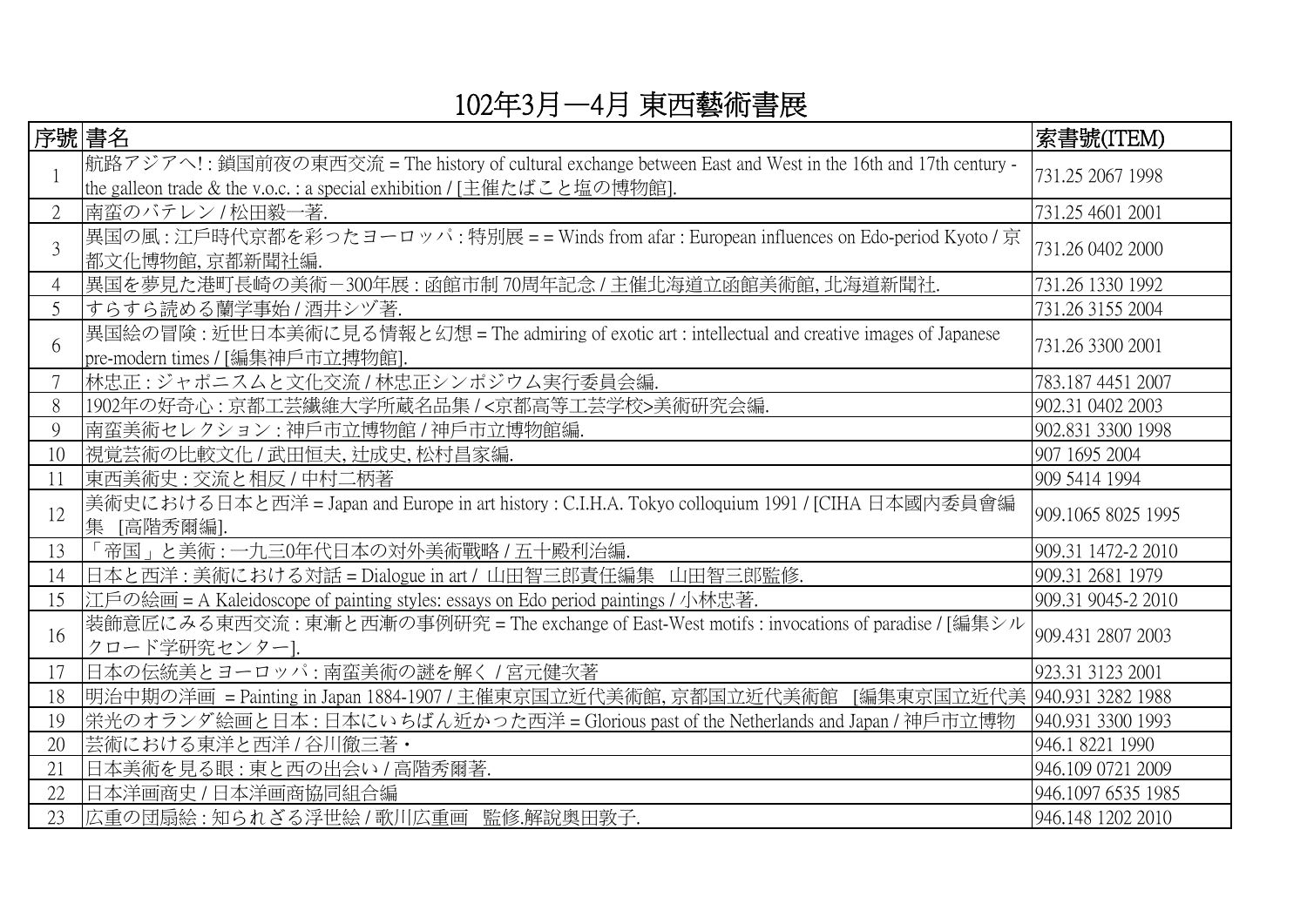| 24 | 浮世絵と印象派の画家たち展:東と西を結ぶ虹のかけ橋 / 大森達次編.                                                                                                        | 946.148 4433 1979                     |
|----|-------------------------------------------------------------------------------------------------------------------------------------------|---------------------------------------|
| 25 | めがね絵新考:浮世絵師たちがのぞいた西洋/岡泰正.                                                                                                                 | 946.148 7751 1992                     |
| 26 | 江戶の浮世絵 = Imaging the floating world : essays on ukiyoe prints and paintings of the Edo period / 小林忠著.                                     | 946.148 9045-2 2009                   |
| 27 | 佐竹義敦と桂寿院:秋田蘭画の光と陰 / 伊藤武美著.                                                                                                                | 946.149 2418 1991                     |
| 28 | 秋田蘭画の近代 : 小田野直武「不忍池図」を読む / 今橋理子著.                                                                                                         | 946.149 8411 2009                     |
| 29 | 画集秋田蘭画 / 武塙林太郎編著                                                                                                                          | 946.1706 1444 1989                    |
| 30 | 京都国立近代美術館所蔵名品集 洋画 / 京都国立近代美術館編.                                                                                                           | 947.5 0460 2004                       |
| 31 | The Sacred image East and West / edited by Robert Ousterhout and Leslie Brubaker.                                                         | BX380.5 S23 1995                      |
| 32 | Cultural encounters between East and West, 1453-1699 / edited by Matthew Birchwood and Matthew Dimmock.                                   | CB251 C85 2005                        |
| 33 | First globalization: the Eurasian exchange, 1500 to 1800 / Geoffrey C. Gunn.                                                              | CB251 G87 2003                        |
| 34 | Recovering the Orient: artists, scholars, appropriations / edited by Andrew Gerstle and Anthony Milner.                                   | CB251 R43 1994                        |
| 35 | From orientalism to postcolonialism: Asia, Europe and the lineages of difference / edited by Sucheta Mazumdar, Vasant Kaiwar and          | CB358 F74 2009                        |
|    | Thierry Labica.                                                                                                                           |                                       |
| 36 | Global interests: renaissance art between east and west / Lisa Jardine and Jerry Brotton.                                                 | CB361 J371 2000                       |
| 37 | Artistic and cultural exchanges between Europe and Asia, 1400-1900 : rethinking markets, workshops and collections / edited by            | D <sub>210</sub> A <sub>78</sub> 2010 |
|    | Michael North.                                                                                                                            |                                       |
| 38 | Global perspectives on global history: theories and approaches in a connected world / Dominic Sachsenmaier.                               | D23 S24 2011                          |
| 39 | Turcs et turqueries, XVI-XVIIIe siecles / preface de Lucien Bely.                                                                         | D373 T87 2009                         |
| 40 | The Holy Land in English culture 1799-1917 : Palestine and the question of Orientalism / Eitan Bar-Yosef.                                 | DA47.9.P19 B37 2005                   |
| 41 | The Chinese taste in eighteenth-century England / David Porter.                                                                           | DA485 P674 2010                       |
| 42 | Britain's Chinese eye : literature, empire, and aesthetics in nineteenth-century Britain / Elizabeth Hope Chang.                          | DA533 C53 2010                        |
| 43 | Spain, Europe & the wider world, 1500-1800 / J.H. Elliott.                                                                                | DP171 E45 2009                        |
| 44 | Refashioning Iran : Orientalism, Occidentalism, and historiography / Mohamad Tavakoli-Targhi.                                             | DS271.5 T38 2001                      |
| 45 | Imperial fictions: Europe's myths of Orient / Rana Kabbani.                                                                               | DS33.4.E85 K33 2008                   |
| 46 | Asian travel in the Renaissance / edited by Daniel Carey preface by Anthony Reid.                                                         | DS5.95 A85 2004                       |
| 47 | German orientalism in the age of empire: religion, race, and scholarship / Suzanne L. Marchand.                                           | DS61.9.G3 M37 2009                    |
|    | Chine, 1909-1934 : catalogue des photographies et des séquences filmées du Musée Albert Kahn / [publié sous la direction de Jeanne        |                                       |
| 48 | Beausoleil rédaction des notices Sophie Couëtoux  et al.] = Zhongguo : A'erbei Ken'en bo wu guan zhao pian ji dian ying jing tou          |                                       |
|    | zu tu lu / [zhu bian Zhenna Baosuolei shuo ming zhuan xie Agui'e  et al.] = China, 1909-1934 : catalogue of the photographs and DS710 M87 |                                       |
|    | films [sic] sequences from the Musée Albert-Kahn / [published under the direction of Jeanne Beausoleil catalogue notices written          |                                       |
|    | by Sophie Couëtoux  et al.].                                                                                                              |                                       |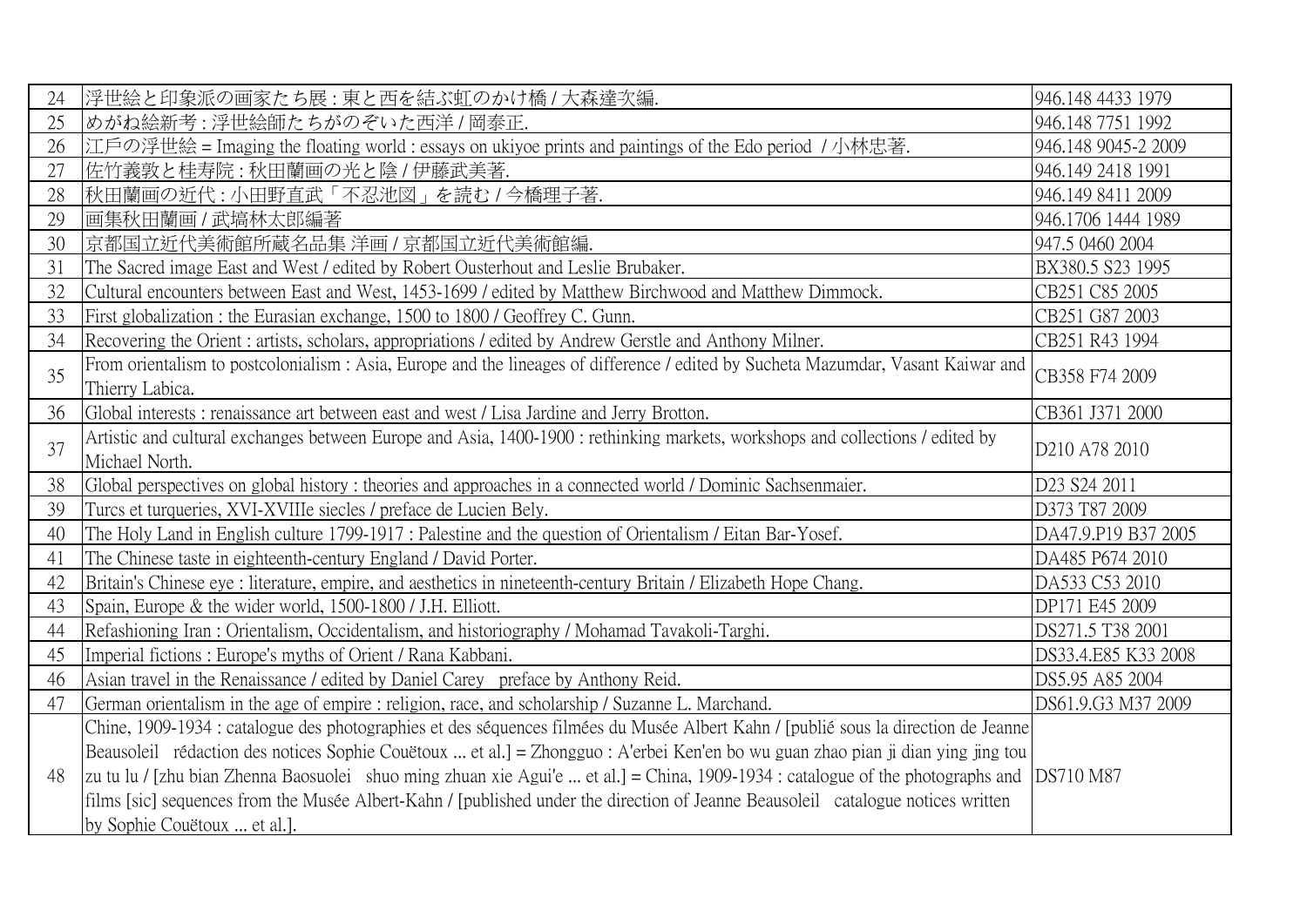| 49 | China illustrated: western views of the middle kingdom / Arthur Hacker.                                                                                                                                                                                          | DS712 H33 2004         |
|----|------------------------------------------------------------------------------------------------------------------------------------------------------------------------------------------------------------------------------------------------------------------|------------------------|
| 50 | Quand l'Est et l'Ouest se rencontrent / textes et illustrations, Camille Janin.                                                                                                                                                                                  | DS721 J36 2008         |
| 51 | China revealed : the West encounters the Celestial Empire / text, Gianni Guadalupi editorial project, Valeria Manferto De Fabianis,<br>Laura Accomazzo graphic designer, Patrizia Balocco Lovisetti editorial coordinator, Federica Romagnoli translation, A.B.A | DS740.5.E85 G83 2003   |
| 52 | Cina rivelata. English; "China through the eyes of the West: from Marco Polo to the last emperor / text                                                                                                                                                          | DS740.5.E85 G83 2004   |
| 53 | Marco Polo's China : a Venetian in the realm of Khubilai Khan / Stephen G. Haw.                                                                                                                                                                                  | DS752.3 H39 2006       |
| 54 | Visible cities : Canton, Nagasaki, and Batavia and the coming of the Americans / Leonard Blussé.                                                                                                                                                                 | DS797.32.G836 B58 2008 |
| 55 | Europe au prisme du Japon. English; "Europe through the prism of Japan : sixteenth to eighteenth centuries / Jacques Proust<br>translated by Elizabeth Bell."                                                                                                    | DS821.5.E82 P76 2002   |
| 56 | Foreign images and experiences of Japan / compiled, edited and in part translated by William McOmie.                                                                                                                                                             | DS845 F67              |
| 57 | The opening of Japan, 1853-1855 : a comparative study of the American, British, Dutch and Russian naval expeditions to compel the<br>Tokugawa Shogunate to conclude treaties and open ports to their ships / by William McOmie.                                  | DS881.45 M36 2006      |
| 58 | Marco Polo: from Venice to Xanadu / Laurence Bergreen.                                                                                                                                                                                                           | G370.P9 B37 2007       |
| 59 | Marco Polo: amazing adventures in China / Stephen Feinstein.                                                                                                                                                                                                     | G370.P9 F45 2010       |
| 60 | Marco Polo and the encounter of East and West / edited by Suzanne Conklin Akbari and Amilcare Iannucci with the assistance of<br>John Tulk.                                                                                                                      | G370.P9 M37 2008       |
| 61 | Exoticism and the culture of exploration / edited by Robert P. Maccubin and Christa Knellwolf.                                                                                                                                                                   | G81 E9 2002            |
| 62 | Journeys to the other shore: Muslim and Western travelers in search of knowledge / Roxanne L. Euben.                                                                                                                                                             | G89 E93 2006           |
| 63 | Directly from China: export goods for the American market, 1784-1930 / Christina H. Nelson.                                                                                                                                                                      | HF3128 N45 1985        |
| 64 | Between Bath and China: trade and culture in the West Country 1680 to 1840 / by Rachel Kennedy.                                                                                                                                                                  | HF3838.G7 K46 1999     |
| 65 | The Hong merchants of Canton: Chinese merchants in Sino-Western trade / Weng Eang Cheong.                                                                                                                                                                        | HF3840.C36 C54 1997    |
| 66 | The Canton trade: life and enterprise on the China coast, 1700-1845 / Paul A. Van Dyke.                                                                                                                                                                          | HF3840.C36 V36 2007    |
| 67 | Trading companies in Asia: 1600-1830 / edited by J. van Goor.                                                                                                                                                                                                    | HF481 T73 1986         |
| 68 | The trading world of Asia and the English East India Company, 1660-1760 / K. N. Chaudhuri.                                                                                                                                                                       | HF486.E6 C53 2006      |
| 69 | Global interactions in the early modern age, 1400-1800 / Charles H. Parker.                                                                                                                                                                                      | HN13 P37 2010          |
| 70 | Orientalism and representations of music in the nineteenth-century British popular arts / Claire Mabilat.                                                                                                                                                        | ML286 M33 2008         |
| 71 | The making of the Royal Pavilion, Brighton : designs and drawings / John Morley.                                                                                                                                                                                 | N1214.7 M67 2003       |
| 72 | The Royal Pavilion at Brighton: published by the command of & dedicated by permission to the King / [photographs by Duncan<br>McNeill  et al. text of guide by John Dinkel].                                                                                     | N1214.7 R6 1989        |
| 73 | D'outremer et d'Orient mystique-- : les itinéraires d'Émile Guimet / sous la direction de Françoise Chappuis et Francis Macouin.                                                                                                                                 | N2050.G85 D68 2001     |
| 74 | Chefs d'œuvre du Musée Guimet.                                                                                                                                                                                                                                   | N2050.G85 M87 2001     |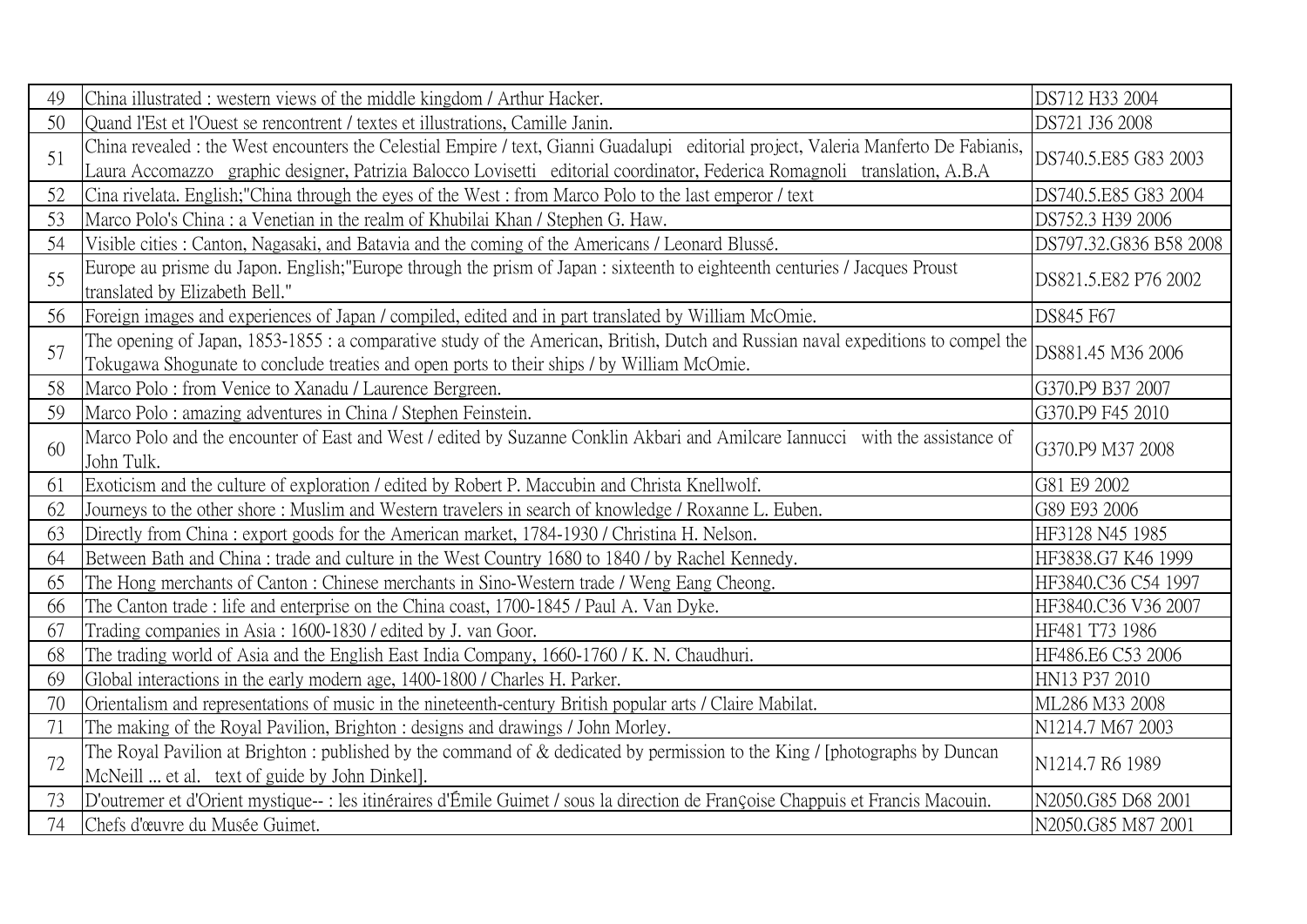| 75  | The empty museum: Western cultures and the artistic field in modern Japan / Masaaki Morishita.                                                                                              | N4395 M67 2010       |
|-----|---------------------------------------------------------------------------------------------------------------------------------------------------------------------------------------------|----------------------|
| 76  | Masterpieces: great paintings of the world in the Museum of Fine Arts, Boston / [text by Gilian Shallcross].                                                                                | N520 A71 2008        |
| 77  | Oriental visions: exhibitions, travel, and collecting in the Victorian age / Nicky Levell.                                                                                                  | N5247.H67 L48 2000   |
| 78  | Discover Islamic art in the Mediterranean / a book by Museum With No Frontiers.                                                                                                             | N6260 D57 2007       |
| 79  | Occidentalism: Islamic art in the 19th century / by Stephen Vernoit.                                                                                                                        | N6264.G7 L67 1992    |
| 80  | The Orient expressed : Japan's influence on Western art, 1854-1918 / Gabriel P. Weisberg essays by Petra ten-Doesschate Chu                                                                 | N6447 W38 2011       |
| 81  | Japonismus. English;"Japonisme: the Japanese influence on western art in the 19th and 20th centuries / by Siegfried Wichmann."                                                              | N6447 W53 1981       |
| 82  | Encounters with paradise: views of Hawaii and its people, 1778-1941 / David W. Forbes.                                                                                                      | N6530.H3 F67 1992    |
| 83  | Cineseria. English; "Chinoiserie: the evolution of the Oriental style in Italy from the 14th to the 19th century / Francesco Morena<br>translated by Eve Leckey."                           | N6754 M67 2009       |
| 84  | Peintres jésuites en Chine au XVIIIe siècle / Michel Beurdeley.                                                                                                                             | N6756 B48 1997       |
| 85  | Fine material for a dream -?: a reappraisal of Orientalism: 19th and 20th century fine art and popular culture juxtaposed with<br>paintings, video and photography by contemporary artists. | N6757 F56 1992       |
| 86  | Japonismus. English; "Japonisme: the Japanese influence on Western art since 1858 / Siegfried Wichmann [translated from the<br>German by Mary Whittall  et al.]. .                          | N6757 W513 2007      |
| 87  | Art and the British Empire / edited by Timothy Barringer, Geoff Quilley and Douglas Fordham.                                                                                                | N6764 A78 2007       |
| 88  | Indian Renaissance: British romantic art and the prospect of India / Hermione de Almeida and George H. Gilpin.                                                                              | N6766 D36 2005       |
| 89  | Japonisme in Britain: Whistler, Menpes, Henry, Hornel, and nineteenth-century Japan / Ayako Ono.                                                                                            | N6767 O56 2003       |
| 90  | India by design : colonial history and cultural display / Saloni Mathur.                                                                                                                    | N6767.5.V52 M38 2007 |
| 91  | Japonisme : Japanese influence on French art, 1854-1910 : [exhibition catalog] / Gabriel P. Weisberg  [et al.].                                                                             | N6847 J37 1975       |
| 92  | Artistic exchange and cultural translation in the Italian renaissance city / edited by Stephen J. Campbell, Stephen J. Milner.                                                              | N6915 A743 2004      |
| 93  | Russian modernism between East and West: Natal'ia Goncharova and the Moscow avant-garde / Jane Ashton Sharp.                                                                                | N6988.5.A88 S53 2006 |
| 94  | Collecting China: the world, China, and a history of collecting / edited by Vimalin Rujivacharakul.                                                                                         | N72.G55 C65 2011     |
| 95  | Cultural contact and the making of European art since the age of exploration / edited by Mary D. Sheriff.                                                                                   | N72.G55 C85 2010     |
| 96  | Principes et methodes de l'art sacré. English; "Sacred art in East and West : its principles and methods / Titus Burckhardt translated<br>by Lord Northbourne."                             | N72.R4 B87 2001      |
| 97  | Cross-cultural issues in art : frames for understanding / Steven M. Leuthold.                                                                                                               | N72.S6 L47 2011      |
| 98  | World views: topics in non-Western art / Laurie Schneider Adams.                                                                                                                            | N7260 A33 2004       |
| 99  | Scientific research on the pictorial arts of Asia : proceedings of the Second Forbes Symposium at the Freer Gallery of Art / edited by<br>Paul Jett, John Winter and Blythe McCarthy.       | N7260 F64 2005       |
| 100 | Asian art at the Norton Simon Museum / Pratapaditya Pal.                                                                                                                                    | N7260 P35 2003       |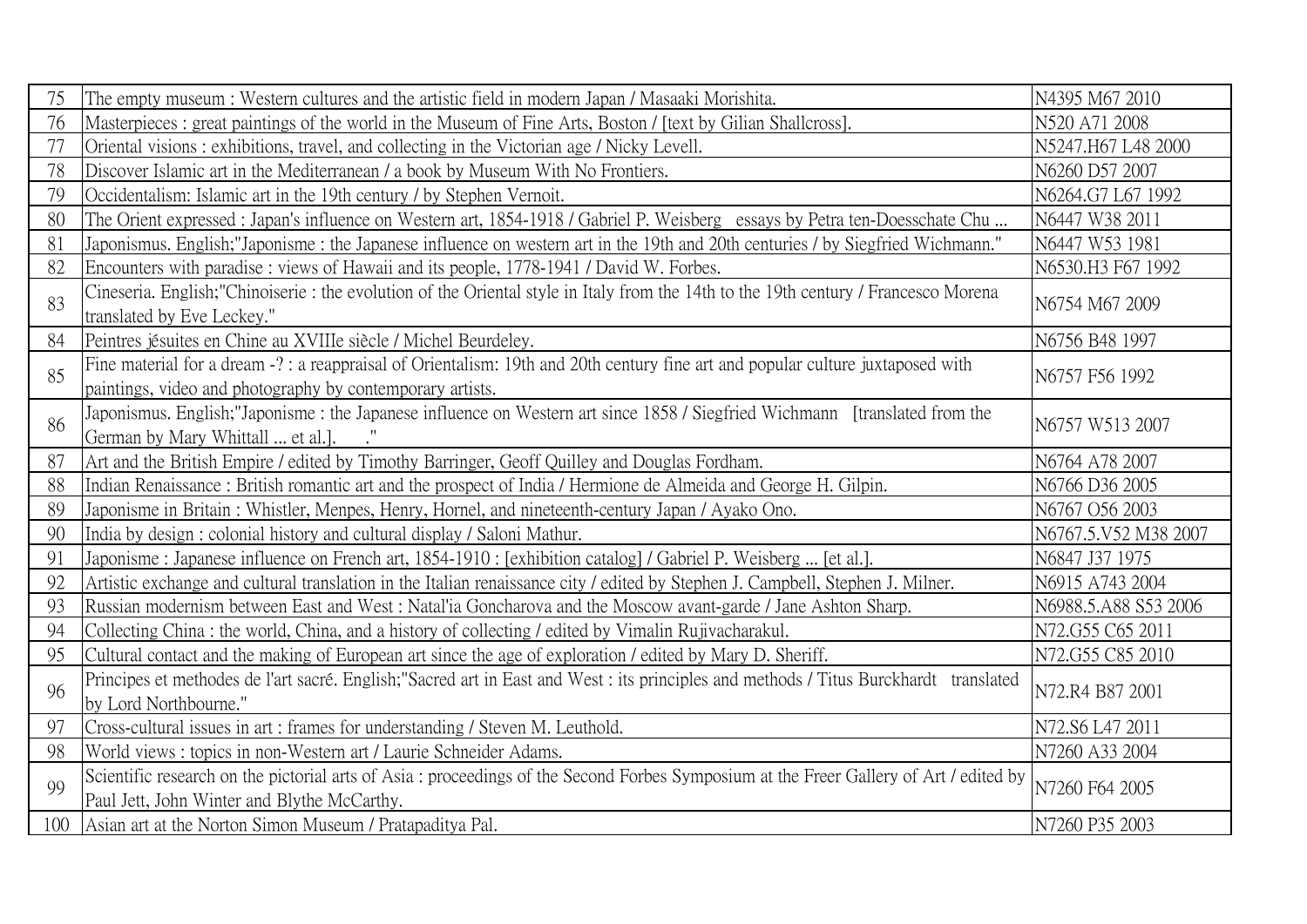| 101 | Journey through Asia: masterpieces in the Brooklyn Museum of Art / Amy G. Poster with contributions by Frances Z. Yuan  [et  N7260 P66 2003                                                                                      |                |
|-----|----------------------------------------------------------------------------------------------------------------------------------------------------------------------------------------------------------------------------------|----------------|
| 102 | American collectors of Asian art / edited by Prataditya Pal.                                                                                                                                                                     | N7262 A44 1986 |
| 103 | Asiatic art in the Rijksmuseum, Amsterdam / edited by Pauline Lunsingh Scheurleer with contributions of A.J. Bernet Kempers<br>[et al. translation, Patricia Wardle].                                                            | N7262 A85 1985 |
| 104 | Asian art in the Birmingham Museum of Art / Donald A. Wood with contributions by Alan G. Atkinson  [et al.].                                                                                                                     | N7262 B54 2000 |
| 105 | Catalogue of paintings, drawings, engravings and busts : in the collection of the Royal Asiatic Society / by Raymond Head<br>foreword by Mildred Archer.                                                                         | N7262 H43 1991 |
| 106 | Texas collects Asia / Amy Lewis Hofland and Shiyuan Yuan edited by Robert R. Belanger, Trammel S. Crow, John Lunsford<br>with contributions by Stephen Addiss  [et al.].                                                         | N7262 H64 2008 |
| 107 | A curious affair: the fascination between East and West / Forrest McGill photography by Kaz Tsuruta.                                                                                                                             | N7262 M44 2006 |
| 108 | De L'Inde au Japon : 10 ans d'acquisitions au musée Guimet, 1996-2006 / [auteurs, Amina Okada  [et al.] coordination éditoriale,<br>Anne Leclercq responsable d'édition, Marie-Claude Bianchini].                                | N7262 M85 2007 |
| 109 | Asiatic art in the Museum of Fine Arts, Boston.                                                                                                                                                                                  | N7262 M87 1982 |
| 110 | Traditions of Asian art: traced through the collection of the National Gallery of Australia / edited by Michael Brand with<br>contributions by Michael Brand  [et al.].                                                          | N7262 N38 1995 |
| 111 | Asian art : in the international collections of the National Gallery of Victoria / Mae Anna Pang.                                                                                                                                | N7262 N38 2003 |
| 112 | A passion for Asia: the Rockefeller legacy: a publication in celebration of the 50th anniversary of the Asia Society.                                                                                                            | N7262 P37 2006 |
| 113 | Pearls of the Orient: Asian treasures from the Wellcome Library / edited by Nigel Allan.                                                                                                                                         | N7262 P43 2003 |
| 114 | At the edge of the sky: Asian art in the collection of the San Antonio Museum of Art / Martha Blackwelder, John E. Vollmer<br>edited by Retha J. Oliver.                                                                         | N7262 S25 2006 |
| 115 | Crow Collection of Asian art / edited by Robert R. Belanger with essays by Amy Lewis Hofland, Kate Wurtzel, Shiyuan Yuan.                                                                                                        | N7262 T73 2008 |
| 116 | Asian art in the Walters Art Gallery : a selection / Hiram W. Woodward, Jr.                                                                                                                                                      | N7262 W28 1991 |
| 117 | Asian orientations: treasures from Honolulu's Oriental Art Society / editor, Howard A. Link organized by the Oriental Art Society<br>of Hawaii in cooperation with the Honolulu Academy of Arts.                                 | N7336 A85 1985 |
| 118 | Crosscurrents: masterpieces of East Asian art from New York private collections / [general editor,] Amy G. Poster with<br>contributions by Richard M. Barnhart and Christine M.E. Guth photography by John Bigelow Taylor.       | N7336 C76 1999 |
| 119 | Asian art in the Art Institute of Chicago / Elinor L. Pearlstein and James T. Ulak with contribution by Naomi Noble Richard and<br>Deborah Del Gais Muller preface by Yutaka Mino.                                               | N7336 P43 1993 |
| 120 | The Bernard Berenson collection of oriental art at Villa I Tatti / Laurance P. Roberts with introductory essays by Sir Harold Acton,<br>Walter Kaiser, John M. Rosenfield and with the photographic collaboration of David Finn. | N7336 V46 1991 |
| 121 | A time of transition : two collectors of Chinese art / Thomas Lawton.                                                                                                                                                            | N7341 L39 1991 |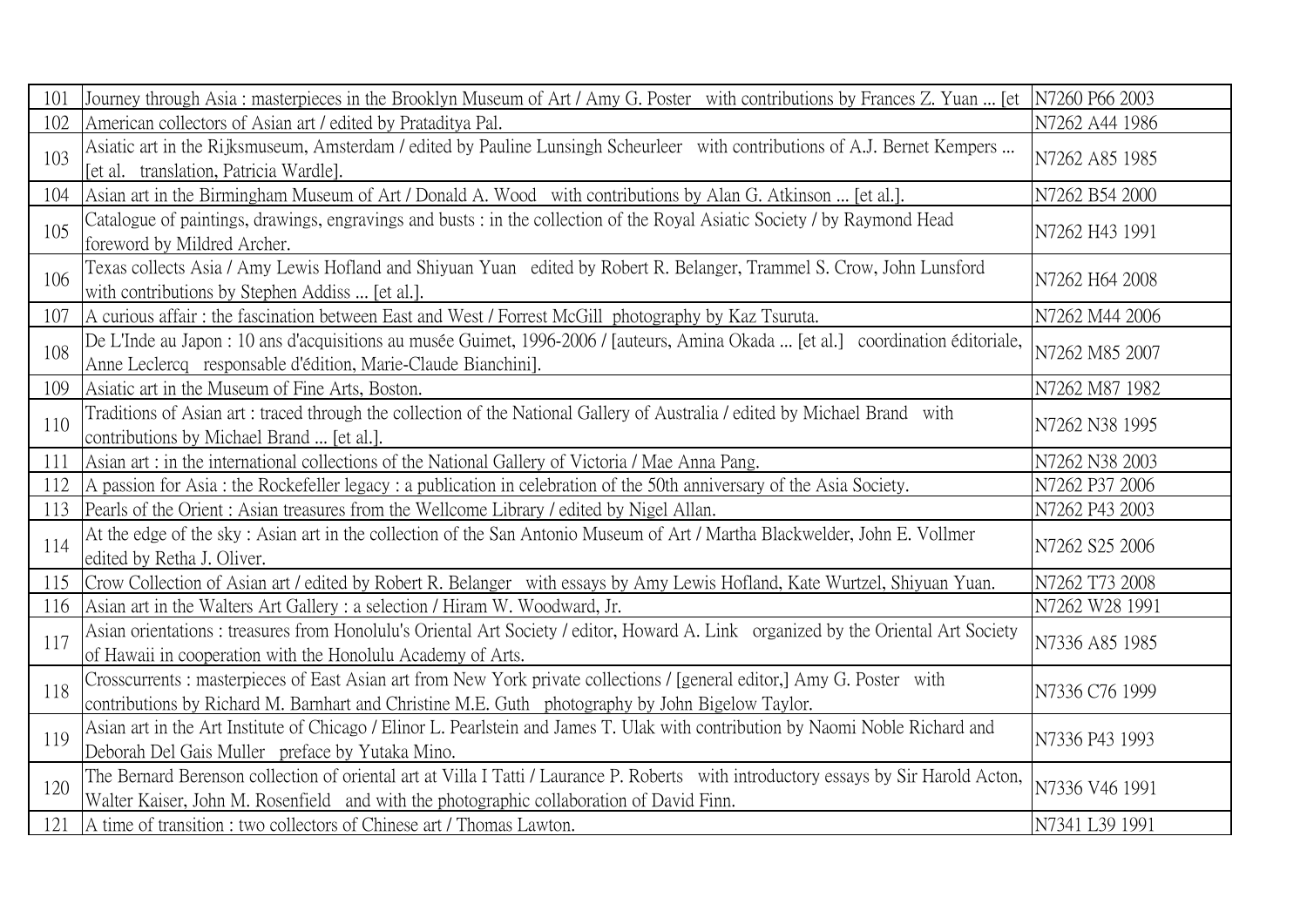| 122 | East meets West: Chinese export art and design / Ellen Avril.                                                                                                                                                                  | N7343.5 A97 1998    |
|-----|--------------------------------------------------------------------------------------------------------------------------------------------------------------------------------------------------------------------------------|---------------------|
| 123 | Treaty port scenes: historical pictures by Chinese and Western artists 1750-1950 / Martyn Gregory.                                                                                                                             | N7343.5 M37 2007    |
| 124 | Plunder and pleasure: Japanese art in the West 1860-1930 / Max Put.                                                                                                                                                            | N7350 P88 2000      |
| 125 | Much maligned monsters: history of European reactions to Indian art / by Partha Mitter.                                                                                                                                        | N7428 M58 1977      |
| 126 | East and West, the meeting of Asian and European art / Alison Carroll.                                                                                                                                                         | N7429 C37 1985      |
| 127 | Chinese art and its encounter with the world / David Clarke.                                                                                                                                                                   | N7429 C53 2011      |
| 128 | The meeting of Eastern and Western art from the sixteenth century to the present day: from the sixteenth century to the present day /<br>Michael Sullivan.                                                                     | N7429 S95 1973      |
| 129 | Turqueries : immagini dal mondo ottomano nell'Europa del XVII secolo : 8 luglio-3 settembre 2006, Palazzo Gopcevic, Trieste /<br>mostra e catalogo a cura di Polona Vidmar.                                                    | N7614.T85 T87 2006  |
| 130 | European iconography East and West: selected papers of the Szeged international conference, June 9-12, 1993 / edited by György E.<br>Szšnyi.                                                                                   | N7740 E87 1993      |
| 131 | The migrant's time: rethinking art history and diaspora / edited by Saloni Mathur.                                                                                                                                             | N8217.E52 M54 2011  |
| 132 | Orientalism : Delacroix to Klee / Roger Benjamin, curator and editor Mounira Khemir, guest curator and contributor, Photography<br>Ursula Prunster, guest curator and contributor, Australian art Lynne Thornton, contributor. | N8217.E88 B46 1997  |
| 133 | Art and exoticism: an anthropology of the yearning for authenticity / Paul van der Grijp.                                                                                                                                      | N8217.E88 G75 2009  |
| 134 | Staging the Orient: fin de siècle popular visions / Wolf-Dieter Lemke = Représentations de l'Orient: imagerie populaire fin de siè                                                                                             | N8217.E88 L46 2004  |
| 135 | Orientalism's interlocutors: painting, architecture, photography / edited by Jill Beaulieu and Mary Roberts.                                                                                                                   | N8217.E88 O75 2002  |
| 136 | The Turk and Islam in the Western eye, 1450-1750 : visual imagery before orientalism / James G. Harper.                                                                                                                        | N8255.T87 H37 2011  |
| 137 | The painted voyage: art, travel, and exploration 1564-1875 / Michael Jacobs.                                                                                                                                                   | N8258 J33 1995      |
| 138 | Venice & the East : the impact of the Islamic world on Venetian architecture, 1100-1500 / Deborah Howard.                                                                                                                      | NA1121.V4 H69 2000  |
| 139 | The last colonies : western architecture in China's southern treaty ports / text Tess Johnston photos Deke Erh.                                                                                                                | NA1540 J66 1997     |
| 140 | The Asian Art Museum of San Francisco: Chong-Moon Lee Center for Asian art and culture / Thomas Christensen.                                                                                                                   | NA6700.S26 C47 2004 |
| 141 | Chinese influence on European garden structures / Eleanor von Erdberg.                                                                                                                                                         | NA8450 E73 1985     |
| 142 | Imperial cities: landscape, display and identity / edited by Felix Driver and David Gilbert.                                                                                                                                   | NA9183 I46 2003     |
| 143 | Turquerie and the politics of representation, 1728-1876 / Nebahat Avcioyiu.                                                                                                                                                    | NA956 A93 2011      |
| 144 | Florenz und Baghdad. English; "Florence and Baghdad: Renaissance art and Arab science / Hans Belting translated by Deborah<br>Lucas Schneider."                                                                                | NC748 B4513 2011    |
| 145 | Indian painting for the British 1780-1880 : Niall Hobhouse, Walpole Gallery, May 2001.                                                                                                                                         | ND1003 I53 2001     |
| 146 | Six siècles de peintures chinoises : oeuvres restaurées du musée Cernuschi : Musée Cernuschi-Musée des arts de l'Asie de la Ville de<br>Paris, du 20 février au 28 juin 2009 / Eric Lefebvre.                                  | ND1043.5 L44 2009   |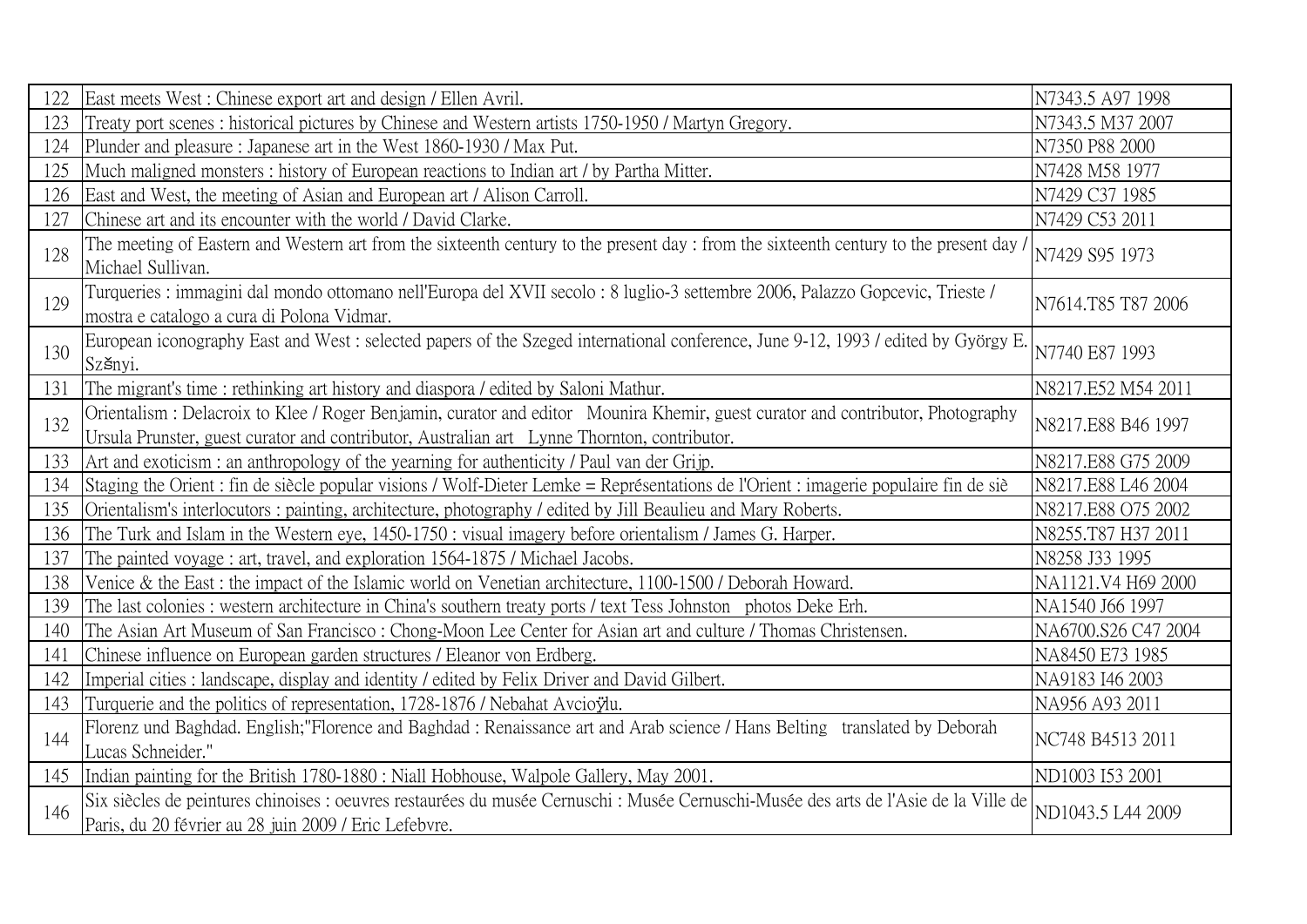| 147 | Trade routes to the East : historical pictures by Chinese and Western artists 1780-1950 / Martyn Gregory.                                                                                                                                                                                               | ND1043.5 M37          |
|-----|---------------------------------------------------------------------------------------------------------------------------------------------------------------------------------------------------------------------------------------------------------------------------------------------------------|-----------------------|
| 148 | Martyn Gregory 25th annual exhibition of China trade paintings: historical pictures by Chinese and Western artists 1750-1875.                                                                                                                                                                           | ND1043.5 M37          |
| 149 | From China to the west: historical pictures by Chinese and Western artists 1770-1870 / Martyn Gregory.                                                                                                                                                                                                  | ND1043.5 M37          |
| 150 | In the western manner: paintings by Chinese export artists: also works by George Chinnery and other Western artists in the Far<br>East, summer 1989.                                                                                                                                                    | ND1043.5 M37          |
| 151 | Artists of the China coast: paintings and drawings of China and the Far East, 1790-1890 / Martyn Gregory.                                                                                                                                                                                               | ND1043.5 M37          |
| 152 | Artists of the China coast: including a group of pictures by Emile Roux (1822-1915) / Martyn Gregory.                                                                                                                                                                                                   | ND1043.5 M37          |
| 153 | Hong Kong and the China trade: historical pictures by Chinese and Western artists 1770-1930 / Martyn Gregory.                                                                                                                                                                                           | ND1043.5 M37          |
| 154 | Chinnery and the China trade: historical pictures by Chinese and Western artists 1770-1910 / Martyn Gregory.                                                                                                                                                                                            | ND1043.5 M37          |
| 155 | Western influences on Japanese art : the Akita Ranga Art School and foreign books / Hiroko Johnson.                                                                                                                                                                                                     | ND1053.6.A35 J64 2005 |
| 156 | Paris in Japan : the Japanese encounter with European painting / Sh ū ji Takashina, J. Thomas Rimer, with Gerald D. Bolas.                                                                                                                                                                              | ND1054.5 P37 1987     |
| 157 | L'union du ciel et de la terre : la peinture de paysage en Chine et au Japon / Patrick Ringgenberg.                                                                                                                                                                                                     | ND1366 R56 2004       |
|     | 158 L'Algerie des peintres, 1830-1960 / Marion Vidal-Bue.                                                                                                                                                                                                                                               | ND1460.A44 V53 2002   |
| 159 | Algérie et les peintres orientalistes. English; "Algeria and the Orientalist painters / by Victor Barrucand cover pictures by Ketty Carr<br>e et Mohammed Racim plates by Louis Antoni  [et al.] preface to the present edition by Céline Keller translation from the<br>French by M'hamed Bensemmane." | ND1460.E95 B37 2005   |
| 160 | The language of French orientalist painting / Hélène Gill.                                                                                                                                                                                                                                              | ND1460.E95 G55 2003   |
| 161 | The Orientalists, Delacroix to Matisse: European painters in North Africa and the Near East / edited by Mary Anne Stevens.                                                                                                                                                                              | ND1460.E95 O75 1984   |
| 162 | Fan Kwae pictures: paintings and drawings by George Chinnery and other artists in the collection of the Hong Kong and Shanghai<br>Banking Corporation / G.H.R. Tillottson.                                                                                                                              | ND190 H66 1987        |
| 163 | Chinese export watercolours / Craig Clunas photography by Ian Thomas.                                                                                                                                                                                                                                   | ND2068 C58 1984       |
| 164 | The hongs of Canton: western merchants in south China 1700-1900, as seen in Chinese export paintings / Patrick Conner.                                                                                                                                                                                  | ND2069.G836 C66 2009  |
| 165 | American orientalists / Gerald M. Ackerman.                                                                                                                                                                                                                                                             | ND210 A351 1994       |
| 166 | Les singeries / Nicole Garnier-Pelle photographies d'Hermine Cléret.                                                                                                                                                                                                                                    | ND2748.C43 G37 2008   |
| 167 | Orientalistes. English; "The orientalists: European painters of Eastern scenes / by Philippe Jullian [translated from the French by<br>Helga and Dinah Harrison]."                                                                                                                                      | ND457 J84 1977        |
| 168 | The East, imagined, experienced, remembered: orientalist nineteenth century painting / James Thompson with an essay by David                                                                                                                                                                            | ND457 T56 1988        |
| 169 | Picturing imperial power: colonial subjects in eighteenth-century British painting / Beth Fowkes Tobin.                                                                                                                                                                                                 | ND466 T63 1999        |
| 170 | Chinnery & the China coast: paintings from the collection of the Hongkong and Shanghai Bank.                                                                                                                                                                                                            | ND497.C516 H66 1990   |
| 171 | Chinnery and China coast paintings, by Henry & Sidney Berry-Hill.                                                                                                                                                                                                                                       | ND497.C546 H55 1970   |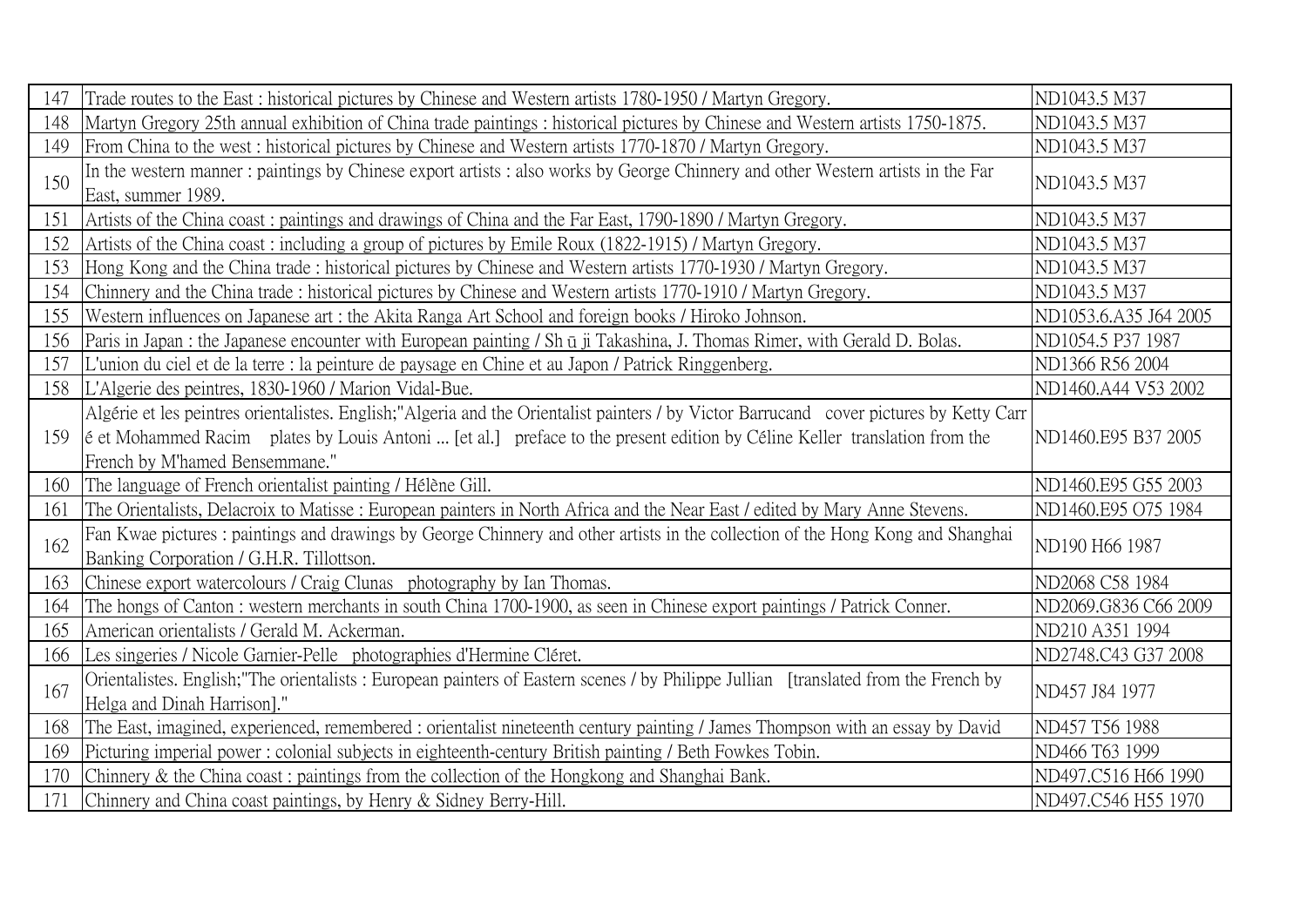| 172 | Jerusalem and the Holy Land rediscovered: the prints of David Roberts (1796-1864) / with contributions by W.D. Davies, Eric M.<br>Meyers, Sarah Walker Schroth foreword by Michael P. Mezzatesta preface by Dennis M. Campbell.                                                       | ND497.R536 D84 1996 |
|-----|---------------------------------------------------------------------------------------------------------------------------------------------------------------------------------------------------------------------------------------------------------------------------------------|---------------------|
| 173 | Renoir and Algeria / Roger Benjamin, with an essay by David Prochaska.                                                                                                                                                                                                                | ND553.R45 A43 2003  |
| 174 | A journey into the world of the Ottomans: the art of Jean-Baptiste Vanmour, 1671-1737 / Olga Nefedova.                                                                                                                                                                                | ND673.V366 N44 2009 |
| 175 | La collection d'estampes japonaises de Claude Monet à Giverny / Geneviève Aitken et Marianne Delafond préface de Gérald van<br>der Kemp.                                                                                                                                              | NE1321.8 A37 2003   |
| 176 | Japanesque : the Japanese print in the era of Impressionism / Karin Breuer.                                                                                                                                                                                                           | NE1321.8 B74 2010   |
| 177 | Catalogue of the Van Gogh Museum's collection of Japanese prints / Charlotte van Rappard-Boon, Willem van Gulik, Keiko van<br>Bremen-Ito with an introduction on Van Gogh's utopian Japonisme by Tsukasa K ō dera.                                                                    | NE1321.8 R55 1991   |
| 178 | Images of eighteenth-century Japan : ukiyoe prints from the Sir Edmund Walker Collection / David Waterhouse.                                                                                                                                                                          | NE1321.8 S57 1975   |
| 179 | Japanese woodblock prints: the reciprocal influence between East and West / Lucille R. Webber.                                                                                                                                                                                        | NE1321.8 W42 1979   |
| 180 | Rococo exotic: French mounted porcelains and the allure of the East / Kristel Smentek.                                                                                                                                                                                                | NK1355 S64 2007     |
| 181 | Chinese whispers: chinoiserie in Britain, 1650-1930 / edited by David Beevers.                                                                                                                                                                                                        | NK1443 C55 2008     |
| 182 | Certain gout pour l'Orient. English; "Exotic taste : Orientalist interiors / Emmanuelle Gaillard and Marc Walter."                                                                                                                                                                    | NK2042 G3513 2011   |
| 183 | East meets West : global design for contemporary interiors / Kelly Hoppen special photography by Bill Batten foreward by David<br>Tang text by Alexandra Campbell.                                                                                                                    | NK2110 H57 1997     |
| 184 | Porcelaine de Tournai. Chine et chinoiserie. Thomas Bayet Claire Dumortier Patrick Habets.                                                                                                                                                                                            | NK3700 B39 2009     |
| 185 | Kensington Palace and the porcelain of Queen Mary II: essays in association with the exhibition China Mania: a re-creation of<br>Queen Mary II's display of oriental porcelain at Kensington Palace in the 1690's / editors Mark Hinton and Oliver Impey.                             | NK4165 K46 1998     |
| 186 | Spode's willow pattern and other designs after the Chinese / Robert Copeland.                                                                                                                                                                                                         | NK4210.S65 C67 1999 |
| 187 | European decoration on oriental porcelain, 1700-1830 / Helen Espir.                                                                                                                                                                                                                   | NK4563 E87 2005     |
| 188 | Blue & white: Chinese porcelain around the world / John Carswell.                                                                                                                                                                                                                     | NK4565 C37 2000     |
| 189 | Porcelain stories: from China to Europe / Julie Emerson, Jennifer Chen, Mimi Gardner Gates.                                                                                                                                                                                           | NK4565 E46 2000     |
| 190 | Blue and white: Chinese porcelain and its impact on the Western world / by John Carswell, with contributions by Edward A. Maser<br>and Jean McClure Mudge catalogue of an exhibition at The David and Alfred Smart Gallery, The University of Chicago, October<br>3-December 1, 1985. | NK4565.5 C37 1985   |
| 191 | European scenes on Chinese art.                                                                                                                                                                                                                                                       | NK4565.5 E97 2005   |
| 192 | Le goût chinois du cardinal Louis de Rohan : les collections extrême-orientales du Musée des arts décoratifs / sous la direction d'É<br>tienne Martin.                                                                                                                                | NK4565.5 G69 2008   |
| 193 | China for the West: Chinese porcelain & other decorative arts for export illustrated from the Mottahedeh Collection / David Howard<br>and John Ayers foreword by Nelson A. Rockefeller.                                                                                               | NK4565.5 H69 1978   |